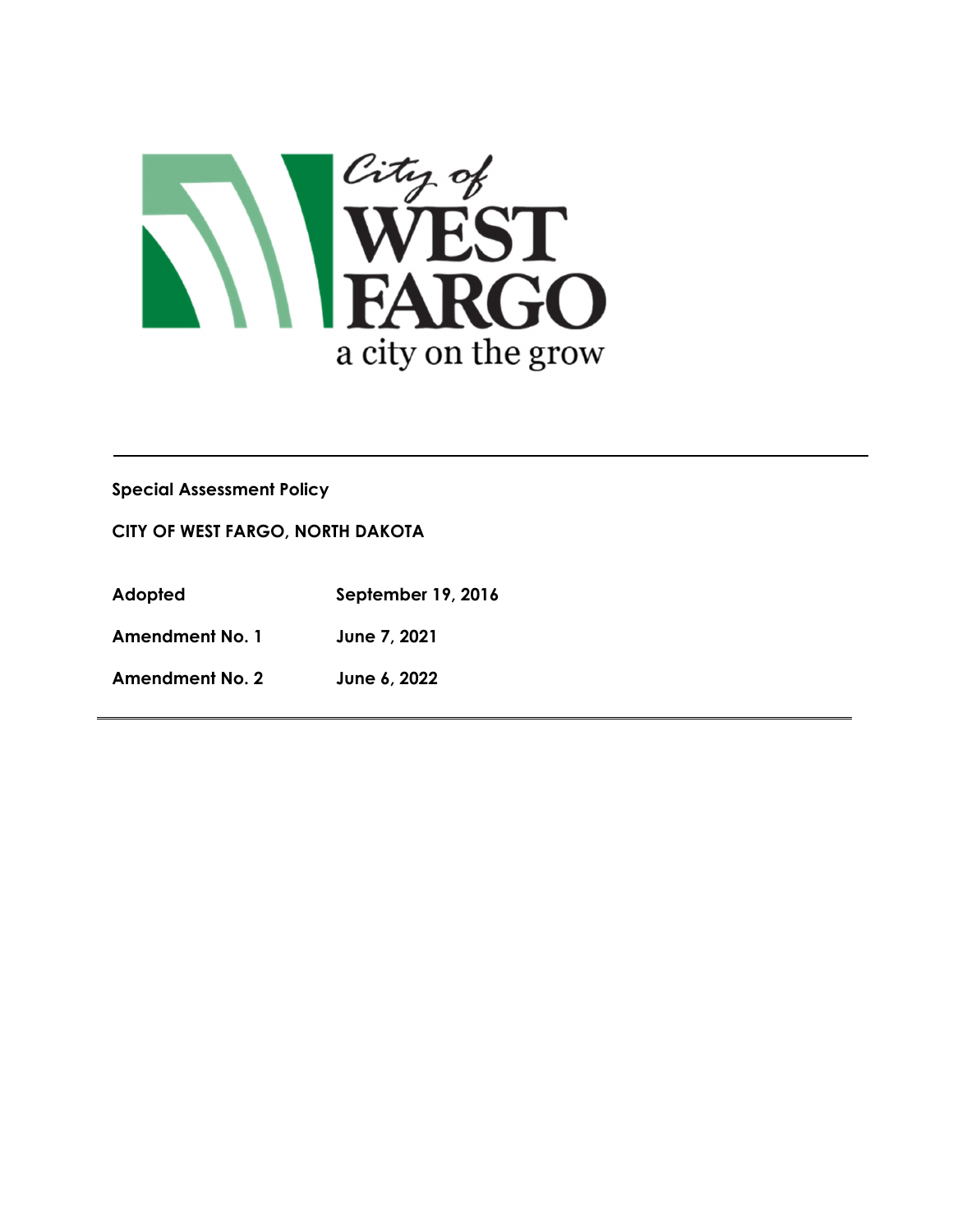# **Contents**

| VI. | REGIONAL COMPONENT THAT INCLUDES ESTABLISHED AREAS  12 |  |
|-----|--------------------------------------------------------|--|
|     |                                                        |  |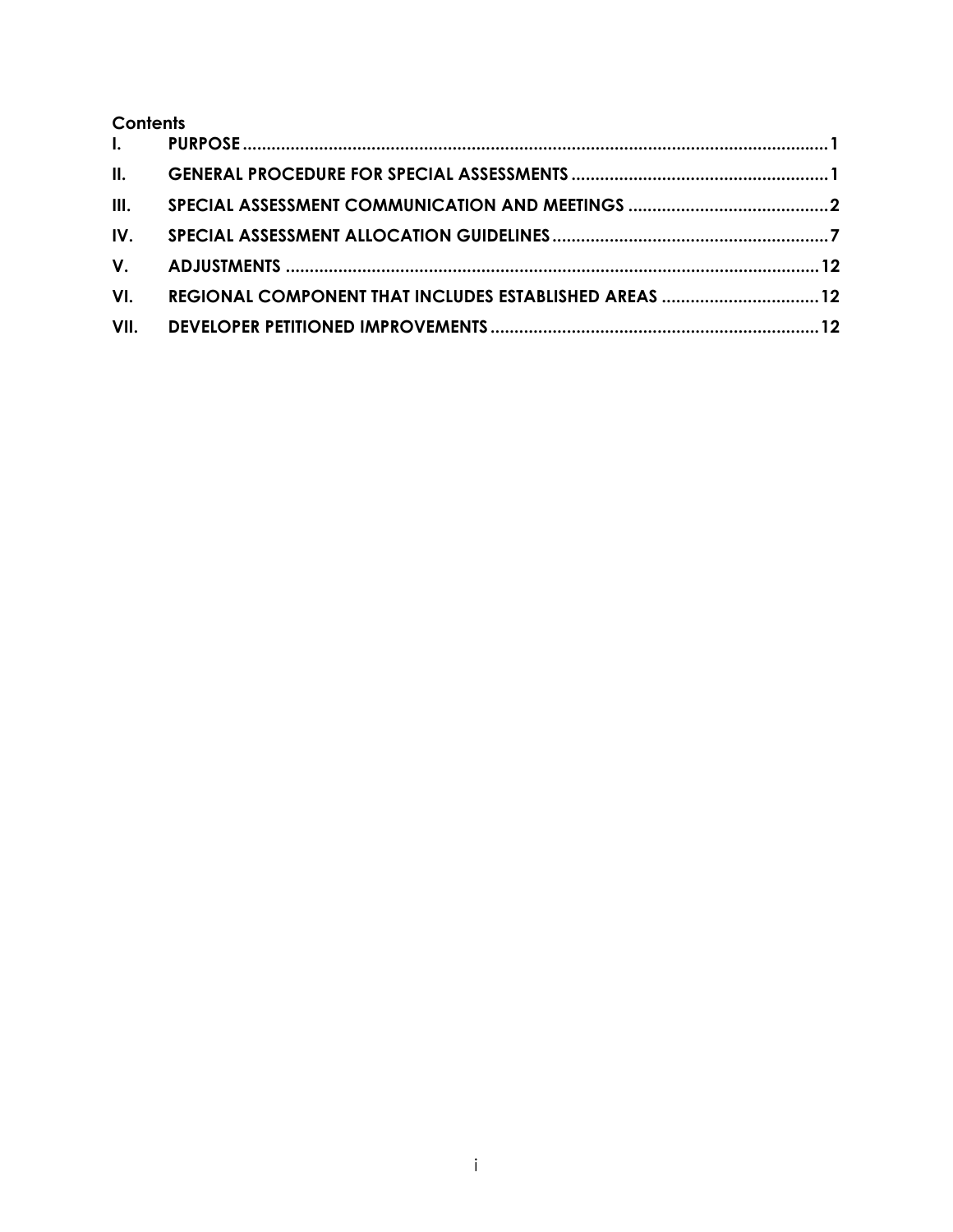# **I. PURPOSE**

Chapter 40 of the North Dakota Century Code authorizes cities in North Dakota to use special assessments as a method to fund public improvements, such as water supply systems, sewerage systems, streets, flood protection, sidewalks, trees, and storm sewers. Special assessments allocate the cost of a project to the properties that benefit as a result of these improvements. According to N.D.C.C. § 40-22-01.2, cities with a population exceeding 10,000 shall adopt written policies which will be applied for cost allocation among properties benefited by a special assessment project.

This Special Assessment Policy is intended to provide guidance to the City of West Fargo staff, Special Assessment Commission, and City Commission. In accordance with the North Dakota Century Code, the City of West Fargo will levy and apportion special assessments in a reasonable, equitable manner consistent with the procedural processes and substantive case law governing the levy and apportionment of the special assessments as determined by the North Dakota Supreme Court.

The City recognizes that each and every special assessment district and the properties therein can have unique facts and circumstances and the methodology set forth herein is intended to provide guidance to the City of West Fargo staff, Special Assessment Commission, and City Commission. As a result, the City of West Fargo staff, Special Assessment Commission, and City Commission may deviate from this Special Assessment Policy if the facts and/or circumstances warrant such departure.

## **II. GENERAL PROCEDURE FOR SPECIAL ASSESSMENTS**

- 1. The Mayor (Commission President) of the City appoints three residents of the City to serve as members of a Special Assessment Commission. The City Commission then confirms these appointments. The Special Assessment Commission is responsible for making and returning the special assessments to the City Commission in accordance with this Policy and N.D.C.C. Chapter 40- 23.
- 2. The City Commission then approves the public improvement project, bids the project, and then accepts the lowest, responsible bidder for each improvement project. Once a bid is accepted, the project proceeds to construction. These projects may appear on the City's Capital Improvement Plan.
- 3. The Special Assessment Commission may meet with the City Engineer after bids are approved to review and estimate the pending special assessments on each individual project. This allows the review of properties within the improvement district to identify anomalies that may affect individual assessments. The estimated special assessments per parcel in the improvement district will then be posted on the City's property information digital database.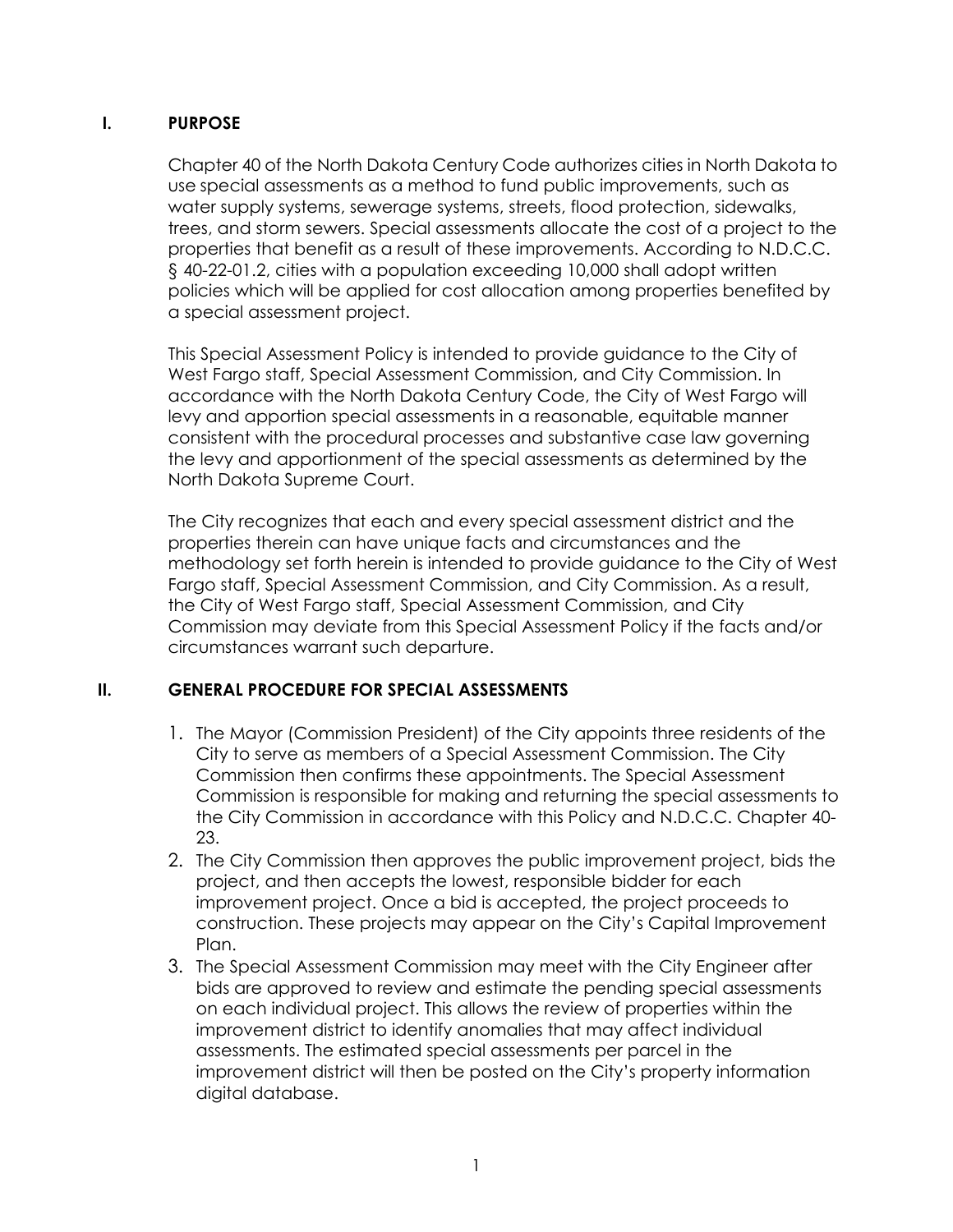- 4. At any time after the contract and bond have been executed and approved by the City Commission and the total cost of such work is estimated as nearly as practicable, the City Commission may direct assessments to be levied for the payment of all or any part of such cost. The City Commission will pass a resolution to direct the Special Assessment Commission to allocate the special assessments in the improvement district.
- 5. The City Auditor notifies the chair of the Special Assessment Commission and certifies the total cost to be levied as special assessments by the Special Assessment Commission.
- 6. Once the Special Assessment Commission receives the total cost of each improvement district, it meets to determine final benefits for all properties in each respective improvement district. The Special Assessment Commission, with the assistance of City staff and officers, then calculates the just proportion of the total cost of the work for each parcel/lot in the improvement district. This cost is the value of the special assessment, which is applied to each parcel/lot. A special assessment for each parcel/lot may not exceed the amount of benefit received by that particular parcel/lot.

# **III. SPECIAL ASSESSMENT COMMUNICATION AND MEETINGS**

## **1. Engineer's Report Presentation at West Fargo City Commission Meeting**

- a. After the West Fargo City Commission approves the City Engineer's report for an improvement district project, a letter is mailed to all property owners within the proposed improvement district boundaries. The letter will notify them of the improvement district project and provide an estimated special assessment amount and improvement district boundary map. This happens for all projects regardless of improvement type.
- **2. Preliminary Pre-Construction Special Assessment Commission Public Meeting** *The Special Assessment Commission will meet after bids are approved to review and estimate the pending special assessments on each improvement district project. This allows the review of properties within the improvement district for any anomalies that may affect individual assessments.*

Public meeting? Yes Public hearing? No

Before the meeting:

- a. Agenda is posted to SAC agenda category, with supporting materials including, but not limited to, list of projects, description of projects, project totals, pending special assessments, and improvement district boundary maps.
- b. News release is provided to media.
- c. News release is posted to website:
	- i. West Fargo News; and
	- ii. SAC alert.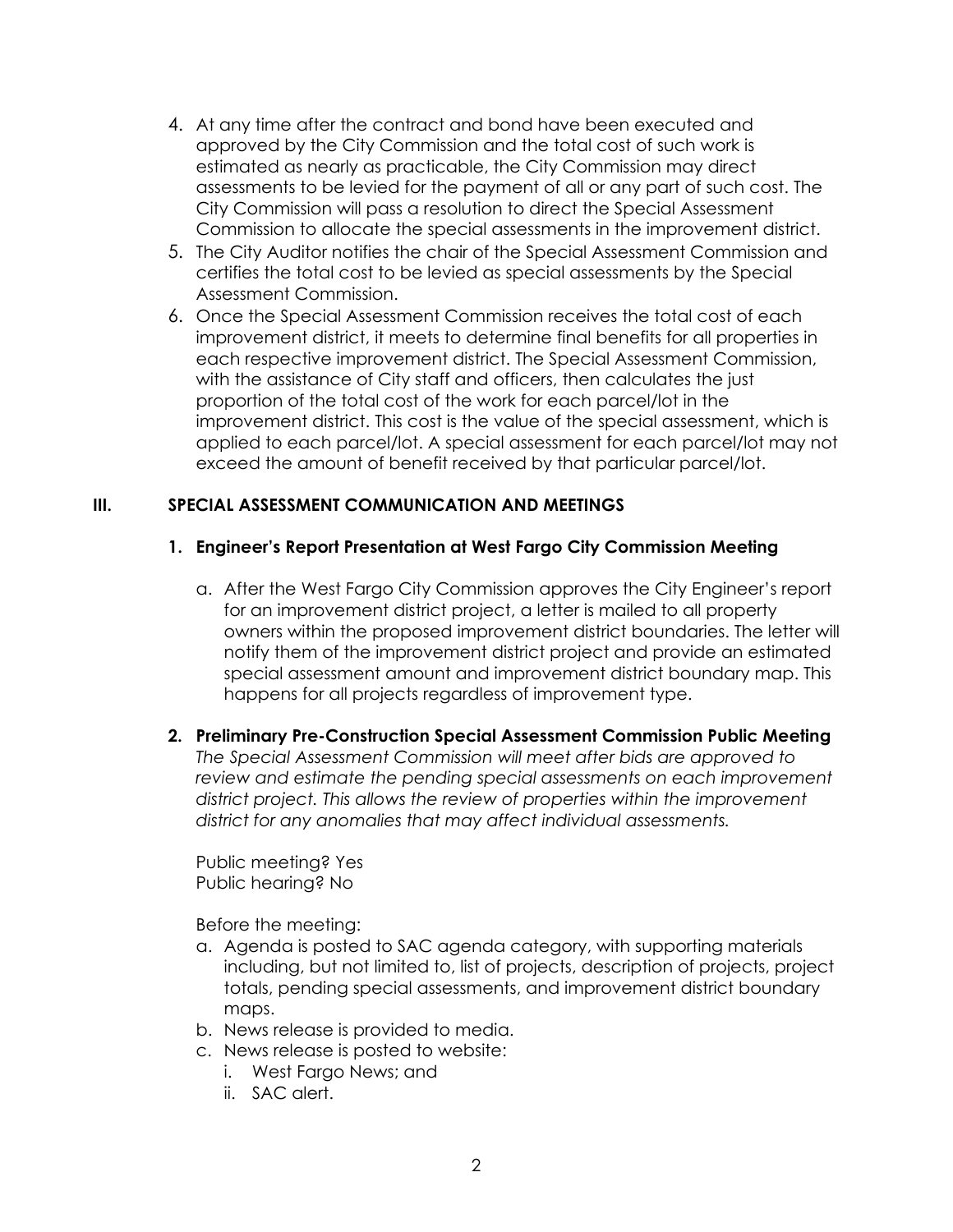- d. News release is posted to social media:
	- i. Facebook;
	- ii. Twitter; and/or
	- iii. Nextdoor.
- e. Meeting is added to website calendar:
	- i. Special assessment calendar; and
	- ii. West Fargo calendar.

After the meeting:

- a. Post recording to YouTube;
- b. Add recording to SAC agenda center; and
- c. Send preliminary letter to residents within the improvement district boundaries to communicate project is moving forward and provide directions for checking pending special assessments in the City's property information digital database.

#### **3. Post-Construction Special Assessment Commission Public Meeting**

*Meeting of SAC to review projects and associated benefits to properties in the improvement district to determine special assessment allocation.* 

Public meeting? Yes Public hearing? No

Before the meeting:

- a. Agenda is posted to SAC agenda category, with supporting materials including, but not limited to, list of projects, descriptions of projects, project totals, pending special assessments, and improvement district boundary maps.
- b. News release is provided to media.
- c. News release is posted to website:
	- i. West Fargo News; and
	- ii. SAC alert.
- d. News release is posted to social media:
	- i. Facebook;
	- ii. Twitter; and/or
	- iii. Nextdoor.
- e. Meeting is added to website calendar:
	- i. Special assessment calendar; and
	- ii. West Fargo calendar.
- f. Meeting notice is added to PEG access channel.

During the meeting:

- a. Prepare draft special assessment list and apportionment to determine allocation of special assessments.
- b. Schedule SAC public hearing date to hear objections from property owners.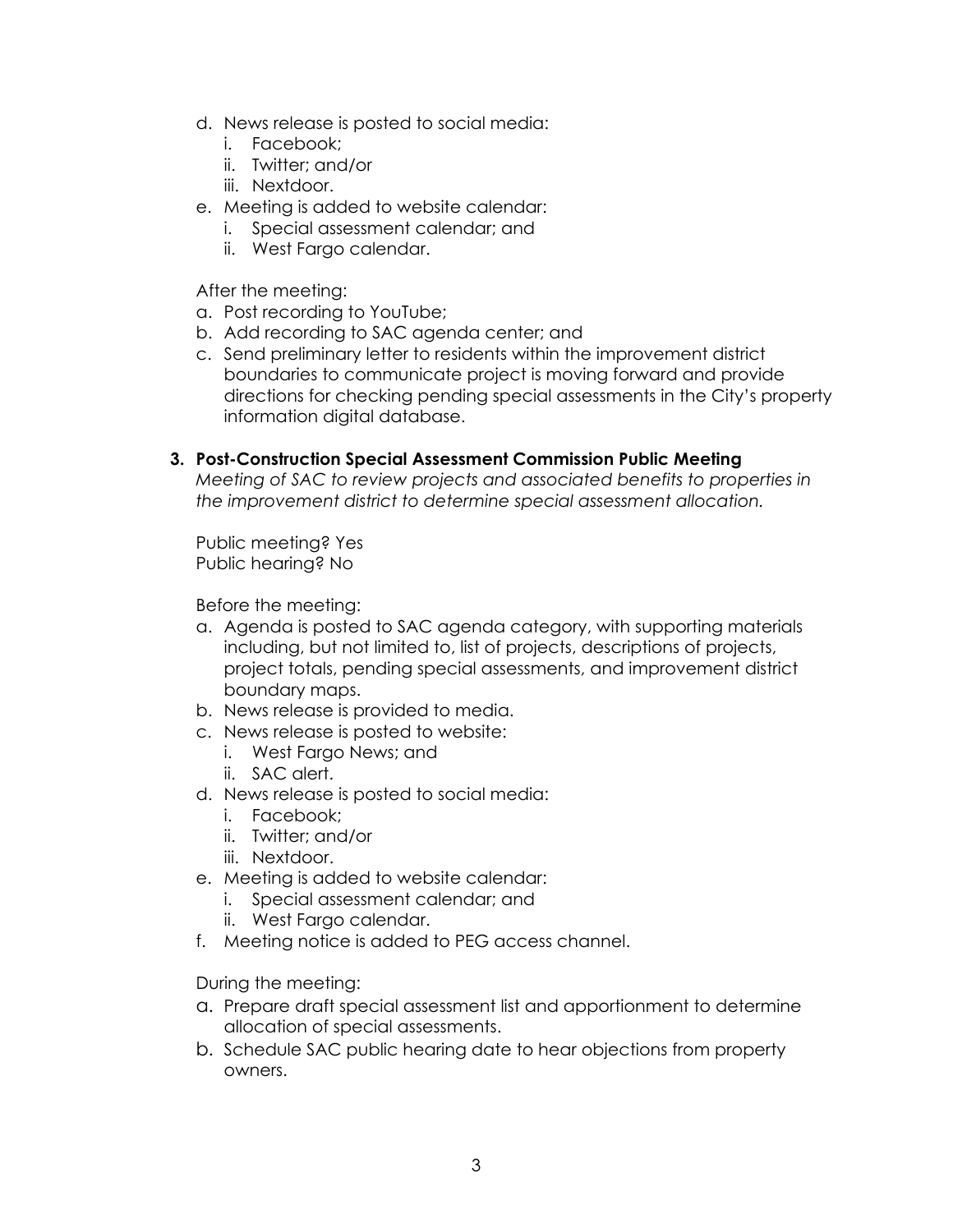- c. Direct City Attorney to publish proposed special assessment list and notice in official newspaper of the public's opportunity to appear before the SAC to object to their proposed special assessment.
- d. Send letter through BSI (City's special assessment software) to property owners in the improvement district notifying them of the upcoming SAC public hearing.

After the meeting:

- a. Post recording to YouTube.
- b. Add recording to SAC agenda center.
- c. Share recording on social media with information regarding opportunity to object to SAC:
	- i. Facebook;
	- ii. Twitter; and/or
	- iii. Nextdoor.
- d. Play recording on PEG channel for second, fourth, and sixth day after the meeting.
- e. Add opportunity to object to SAC information on City's website:
	- i. Calendar event is the deadline.
	- ii. Add to special assessment website area.
	- iii. City Attorney to publish proposed special assessment list and notice in official newspaper of the public's opportunity to appear before the SAC to object to their proposed special assessment.

# **4. Special Assessment Commission Public Hearing on Objections**

*Special Assessment Commission holds a public hearing on the proposed special assessments and hears any objections from interested parties or their agents. After the hearing, the Special Assessment Commission confirms the list of special assessments and files the list with the City Auditor's office.*

Public Meeting? Yes Public Hearing? Yes

Actions:

- a. Hear objections during public hearing.
- b. Adjust, if needed, the special assessment allocation and approve final list.
- c. Confirm the list and attach a certificate certifying that the list is correct as confirmed by the Special Assessment Commission.
- d. File the confirmed special assessment list with the City Auditor.

Before the meeting:

- a. Agenda is posted to SAC agenda category, with supporting materials attached.
- b. News release is provided to media.
- c. News release is posted to website:
	- i. West Fargo News; and
	- ii. SAC alert.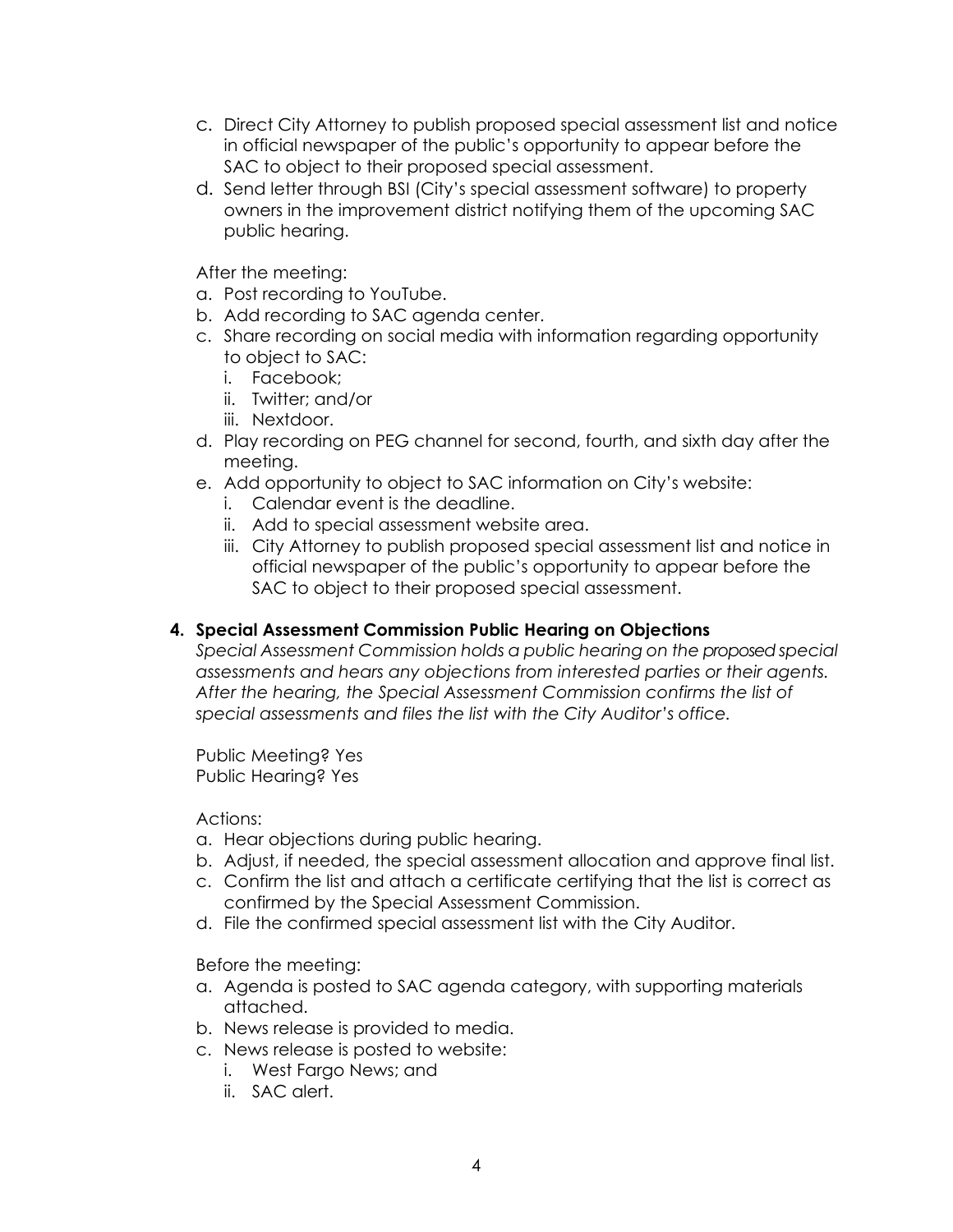- d. News release is posted to social media:
	- i. Facebook;
	- ii. Twitter; and/or
	- iii. Nextdoor.
- e. Meeting added to website calendar:
	- i. Special assessment calendar; and
	- ii. West Fargo calendar.
- f. Meeting notice added to PEG access channel.

After the meeting:

- a. Post recording to YouTube.
- b. Add recording to SAC agenda center.
- c. Share recording on social media with information regarding opportunity to appeal to City Commission:
	- i. Facebook;
	- ii. Twitter; and/or
	- iii. Nextdoor.
- d. Play recording on PEG channel for second, fourth, and sixth day after the meeting.
- e. Add information on opportunity to object to special assessments and appeal the Special Assessment Commission's decision to the City Commission on the City's website:
	- i. Special assessment calendar; and
	- ii. West Fargo calendar.
- f. The City Auditor publishes a notice in the newspaper stating that the Special Assessment Commission has approved a list of special assessments and the list has been filed with the City Auditor and is open for public inspection. The notice will inform property owners that they must file written objections/appeals of the SAC decision. The notice will also include the time and place where the City Commission will act upon the list with the opportunity for property owners to object and appeal the Special Assessment Commission's decision.

## **5. City Commission Public Hearing on Objections and Appeals**

*Before the City Commission meeting, any aggrieved person may file a written appeal from the action of the Special Assessment Commission. The City Commission will hear this appeal and any other objections to the list of special assessments during their meeting. The City Commission will not hear objections or appeals that were not provided in writing prior to the hearing.* 

*The City Commission may increase or diminish any special assessments as it may deem just. The City Commission cannot reduce the total assessment of the improvement district as a whole. The City Commission then confirms the list of special assessments and files it with the City Auditor's office.* 

Public Meeting: Yes Public Hearing: Yes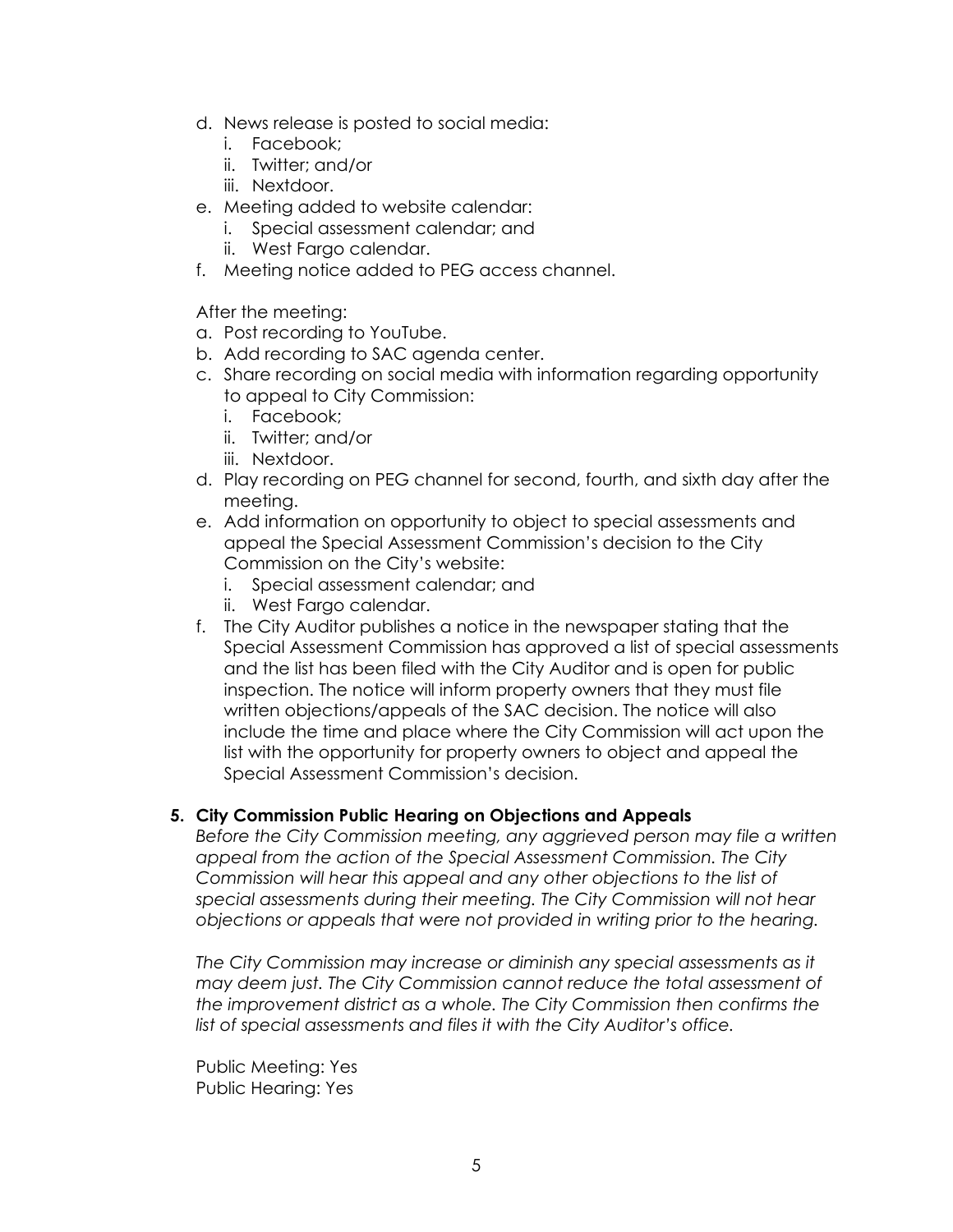Actions:

- a. Hear appeals from property owners, or their agents, who submitted a written objection/appeal to the City Commission.
- b. May adjust special assessment allocation.
- c. Confirm special assessment list.

Before the meeting:

- a. News release is provided to media.
- b. News release is posted to website:
	- i. West Fargo news; and
	- ii. SAC alert.
- c. News release is posted to social media:
	- i. Facebook;
	- ii. Twitter; and
	- iii. Nextdoor.
- d. Meeting is added to website calendar:
	- i. Special assessment calendar; and
	- ii. West Fargo calendar.
- e. City Commission agenda is posted to SAC agenda category, with supporting materials attached.

After the meeting:

a. Add recording to SAC agenda center.

#### **6. City Commission Certifies Special Assessments**

*All special assessments levied may be paid without interest within 10 days after they have been approved and certified by the City Commission.*

Public meeting? No Public hearing? No

Action:

a. Special assessments approved by the City Commission become certified and are payable.

After action:

- a. News release is provided to media.
- b. News release is posted to website:
	- i. West Fargo News; and
	- ii. SAC alert.
- c. News release posted to social media:
	- i. Facebook;
	- ii. Twitter; and/or
	- iii. Nextdoor.
- d. Added to calendar:
	- i. SAC calendar; and
	- ii. West Fargo calendar.
- e. Information is added to special assessment site.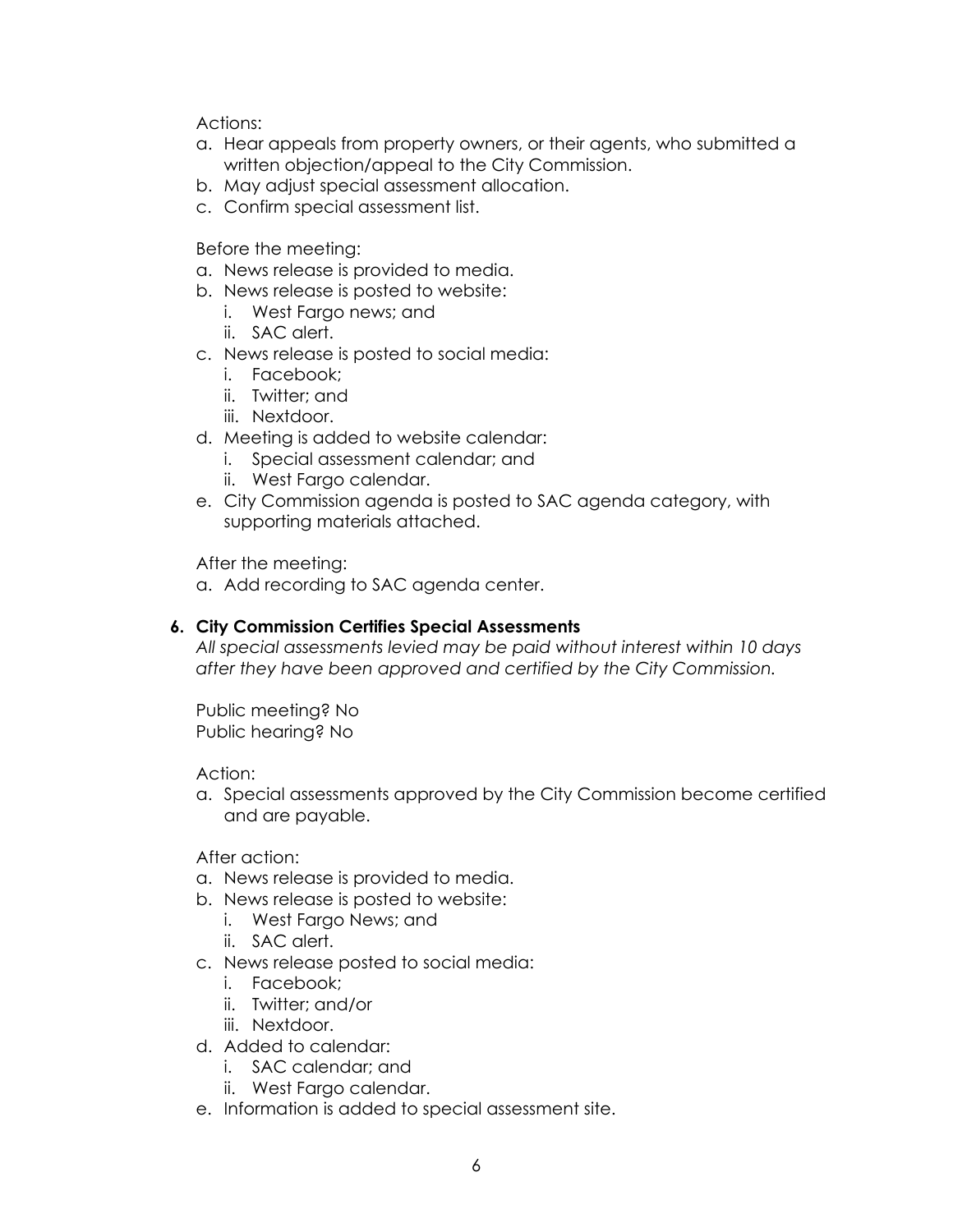#### **IV. SPECIAL ASSESSMENT ALLOCATION GUIDELINES**

#### **1. DEFINITIONS**

**Abutting Property**: A property directly adjacent to public improvements.

**Access Easement**: Allows owners of property who do not have direct access to a public street to pass through the adjoining land to access their property.

**Adjustment**: A change to the area or front footage of a benefited property to more accurately represent the true benefit that property receives from an improvement in comparison to other properties in the assessment area. When applied to front footage and square footage, the term is referred to as front footage adjustment (FFA) and square footage adjustment (SFA).

**Arterial Street**: A main roadway or thoroughfare, which gathers traffic from collector and local streets in commercial and residential areas.

**Assessment Boundary**: Defined area for potentially benefitting properties.

**Collector Street**: A street that gathers local traffic and funnels it to arterial streets.

**Established Neighborhood:** A grouping of multiple residential properties with existing housing units that are interconnected to and mutually depend on local streets, sewerage, and/or water supply systems.

**Front Footage (FF)**: The number of lineal feet a property occupies on the street (measured along the front of a property).

**Improvements**: Everything required to construct items that are assessed. Includes products and construction cost, city administration cost, engineering cost, legal cost, etc.

**Improvement of Boulevards and Other Public Places**: Includes those items listed in N.D.C.C. § 40-22-01(3).

**Local Street**: A street other than an arterial or collector street.

**Municipal Street System**: Includes those items listed in N.D.C.C. § 40-22-01(2).

**Public Hearing:** An agenda item during a public meeting for receiving testimony from the public at large on a local issue, or proposed government action.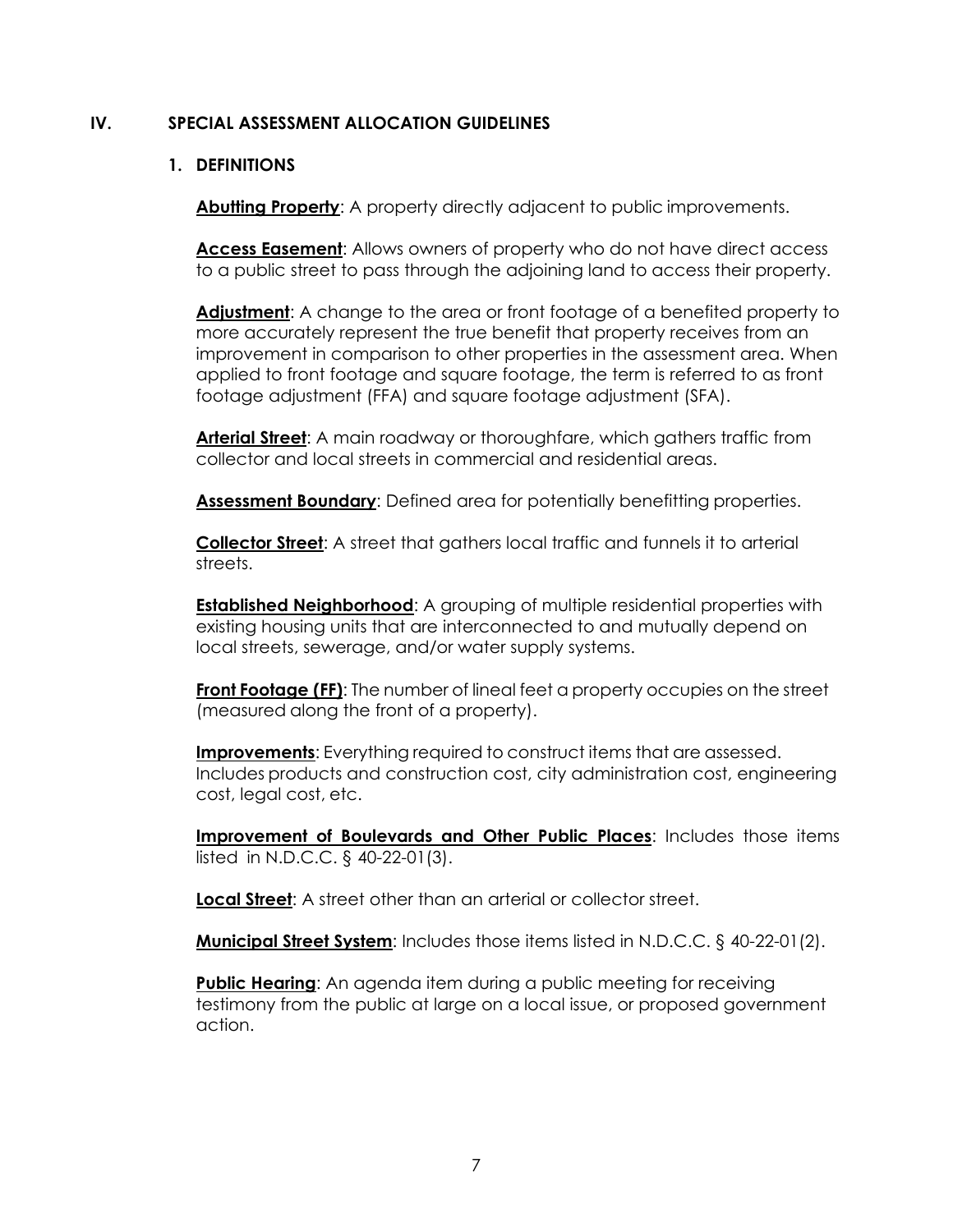**Public Meeting**: Any gathering of a quorum of the members of a governing body of a public entity regarding public business, includes committees and subcommittees, informal gatherings or work sessions, and discussions where a quorum of members are participating by phone or any other electronic communication (either at the same time or in a series of individual contacts).

**Private Drive**: A roadway, whether named or not, that leads from a public street to more than one private property and is owned and maintained by private individuals or organizations rather than the City.

Reduction Factor (RF): Reducing the square footage or square footage adjustment by 25% to account for future land dedications associated with platting/subdividing.

**Square Footage (SF)**: The area in which the property consumes.

**Water Supply System or Sewage System**: Includes those items listed in N.D.C.C. § 40- 22-01(1).

**Unit or Equivalent Unit (EU):** A measurement or figure determined by the Special Assessment Commission as a means to divide a special improvement district. For example, a specific project may consider all parcels less than 10,000 square feet one unit or 40,000 square feet may be 4 units.

# **2. SPECIAL ASSESSMENT ALLOCATION BASED ON ZONING DISTRICT**

**Residential:** Special assessments may be allocated based upon front footage, square footage, or a per unit basis as determined by the Special Assessment Commission.

**Commercial/Industrial**: Special assessments may be allocated based upon front footage, square footage, or a per unit basis as determined by the Special Assessment Commission.

## **Agricultural:**

- a. Special assessments may be allocated based upon front footage, square footage, or a per unit basis as determined by the Special Assessment Commission.
- b. If the Special Assessment Commission selects square footage or units as the allocation method, the total square footage of each parcel/lot may be reduced to account for future right-of-way.

## **3. SPECIAL ASSESSMENT ALLOCATION BASED ON IMPROVEMENT TYPE**

## **a. Water Supply Systems or Sewage Systems**

- i. Local Systems
	- 1) New water and sewage systems: Depending on the shape of the lot(s) or plat, cost allocation is typically based on lot front footage.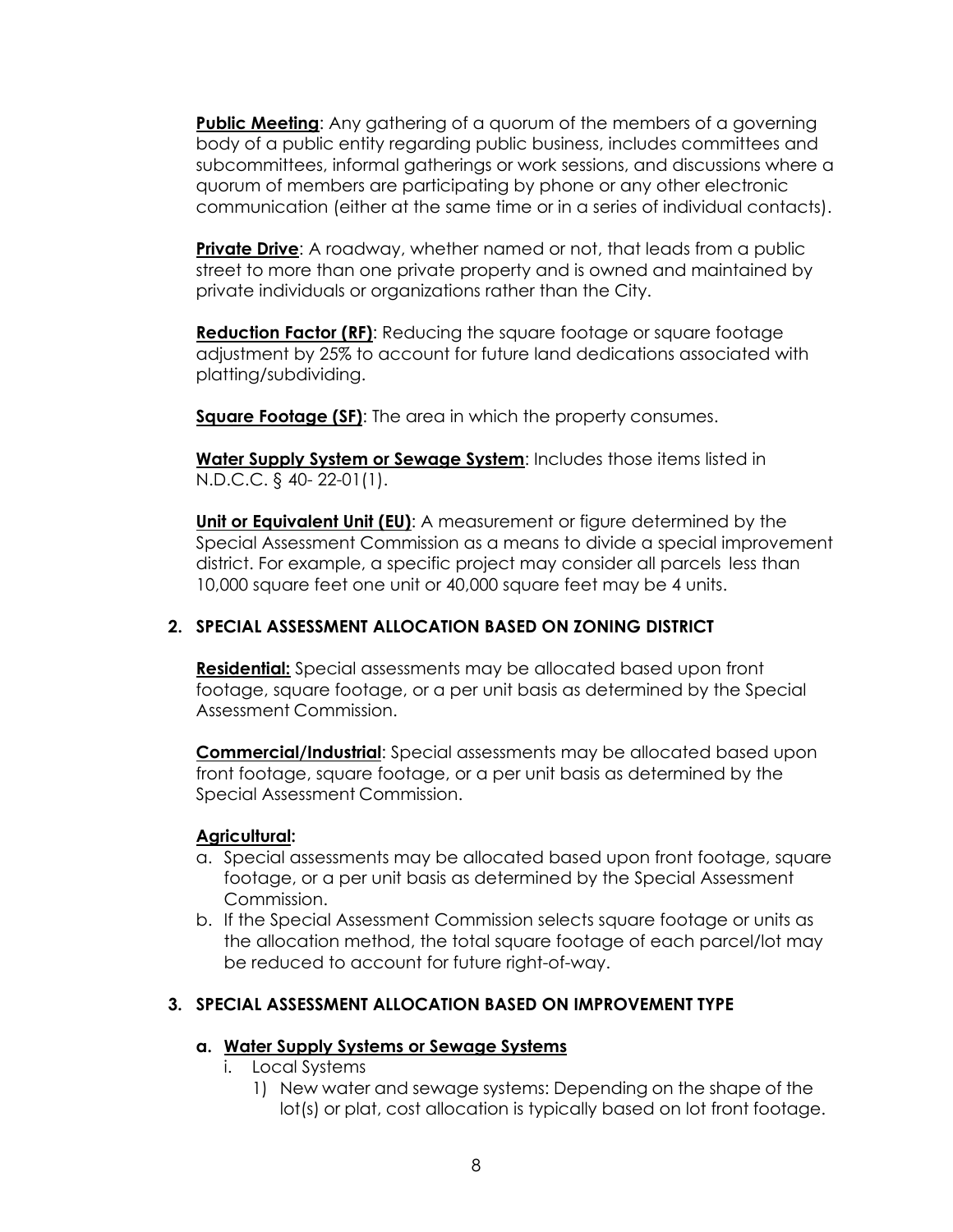- ii. Regional Systems
	- 1) New water and sewage systems: Cost allocation is typically based on a unit basis.

#### **b. Storm Water**

Cost allocation is based on lot square footage and/or unit basis depending on the nature of the project.

#### **c. Repairs to Sidewalks, Driveways, etc.**

Total cost is assessed directly to individual benefitting lots.

#### **d. Regional Amenities: Parks**

Cost allocation is typically based on a unit basis.

# **e. Municipal Street System**

- i. Local Street Improvements
	- 1) New pavement/reconstruction: Depending on the shape of the lot(s), cost allocation is typically based on lot front footage.
	- 2) Resurfacing cost allocation is based on a unit basis.
- ii. Collector (Regional) Street Improvements
	- 1) New pavement/reconstruction/resurfacing: Cost allocation is based on an equivalent unit basis *(refer to Section f. "Regional Street Improvements")*
	- 2) Lots fronting a collector street (i.e., approved access) may be assessed for both the collector street and the local street costs.
- iii. Arterial (Regional) Street Improvements.
	- 1) New pavement/reconstruction/resurfacing: Cost allocation is based on an equivalent unit basis. *(refer to Section f. "Regional Street Improvements")*
	- 2) Lots fronting an arterial street (i.e., approved access) may be assessed for both the arterial street and the local street costs.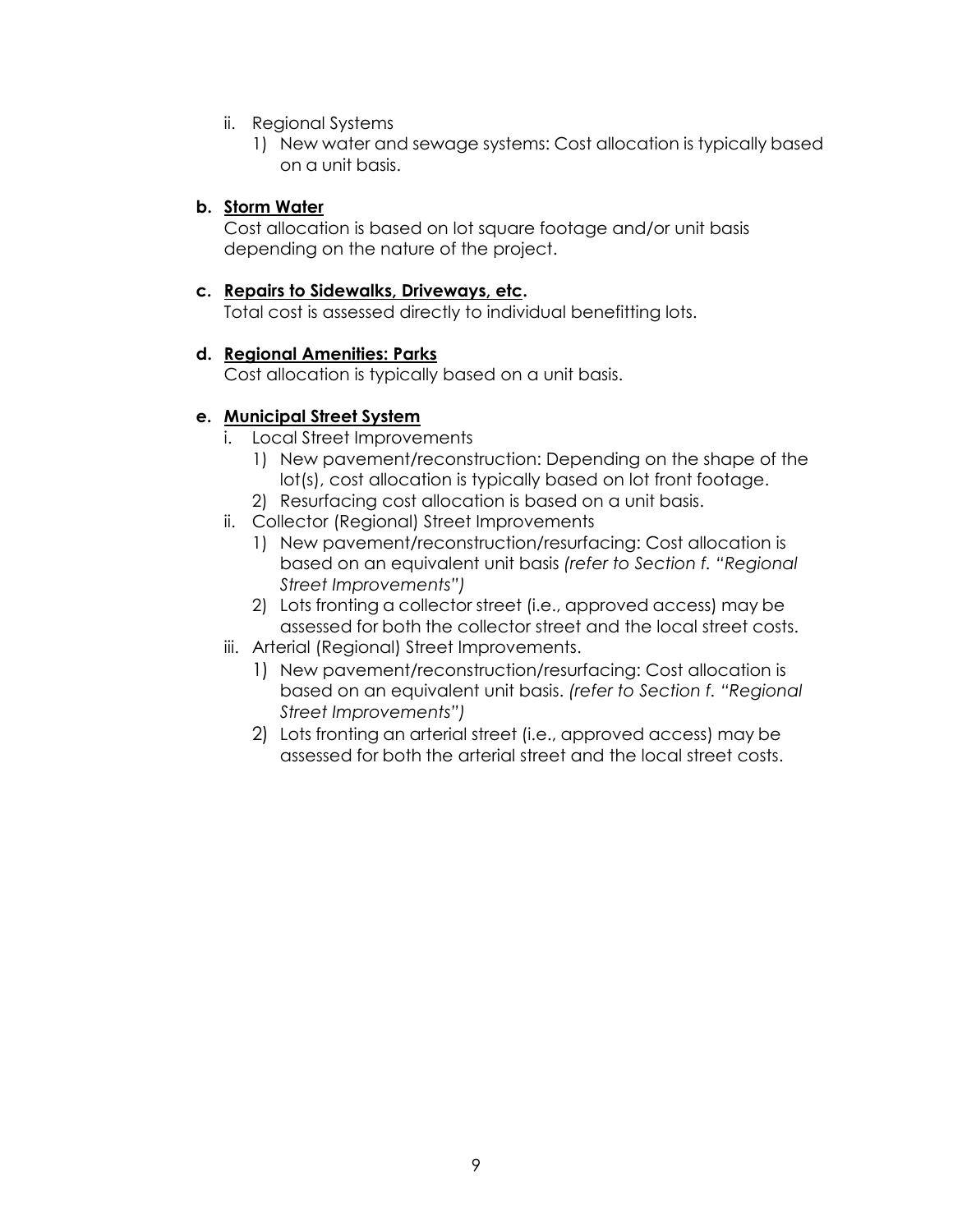## **f. Regional Street Improvements**

For regional street improvements using the "Equivalent Unit (EU)" method, categorize each property into one of the conditions listed below and apply the corresponding calculation (round to the nearest tenth).

## i. Single-Family Residential or Agricultural

- 1) Platted within an Established Neighborhood:
	- 1 EU will be allocated for the first 2.0 acres of SF or SFA;
	- An additional 0.10 EUs is allocated for every 0.10 acres over the first 2.0 acres.

#### The following table provides an example:

| SF or SFA (acres) | # of allocated EUs |
|-------------------|--------------------|
|                   |                    |
|                   |                    |
|                   |                    |
|                   | っつ                 |
|                   |                    |

0<SFA<2ac @ 1EU PLUS Area>2ac @ 0.1EU per 0.1ac

#### 2) Platted and not within an Established Neighborhood:

- 1 EU will be allocated for the first 2.0 acres of SF or SFA;
- An additional 0.10 EUs will be allocated for every 0.10 acres over the first 2.0 acres continuing up to 4.0 acres;
- Remaining SFA after 4.0 acres is allocated 1 EU per 10,000 square feet after applying the Reduction Factor.

#### The following table provides an example:

| <b>SF or SFA (acres)</b> | # of allocated EUs |
|--------------------------|--------------------|
|                          |                    |
|                          |                    |
|                          |                    |
|                          |                    |
|                          |                    |

0<SFA<2ac @ 1EU PLUS 2<SFA<4 @ 0.1EU PLUS [SFA>4ac] \* 0.75RF @ 1EU per 10,000sf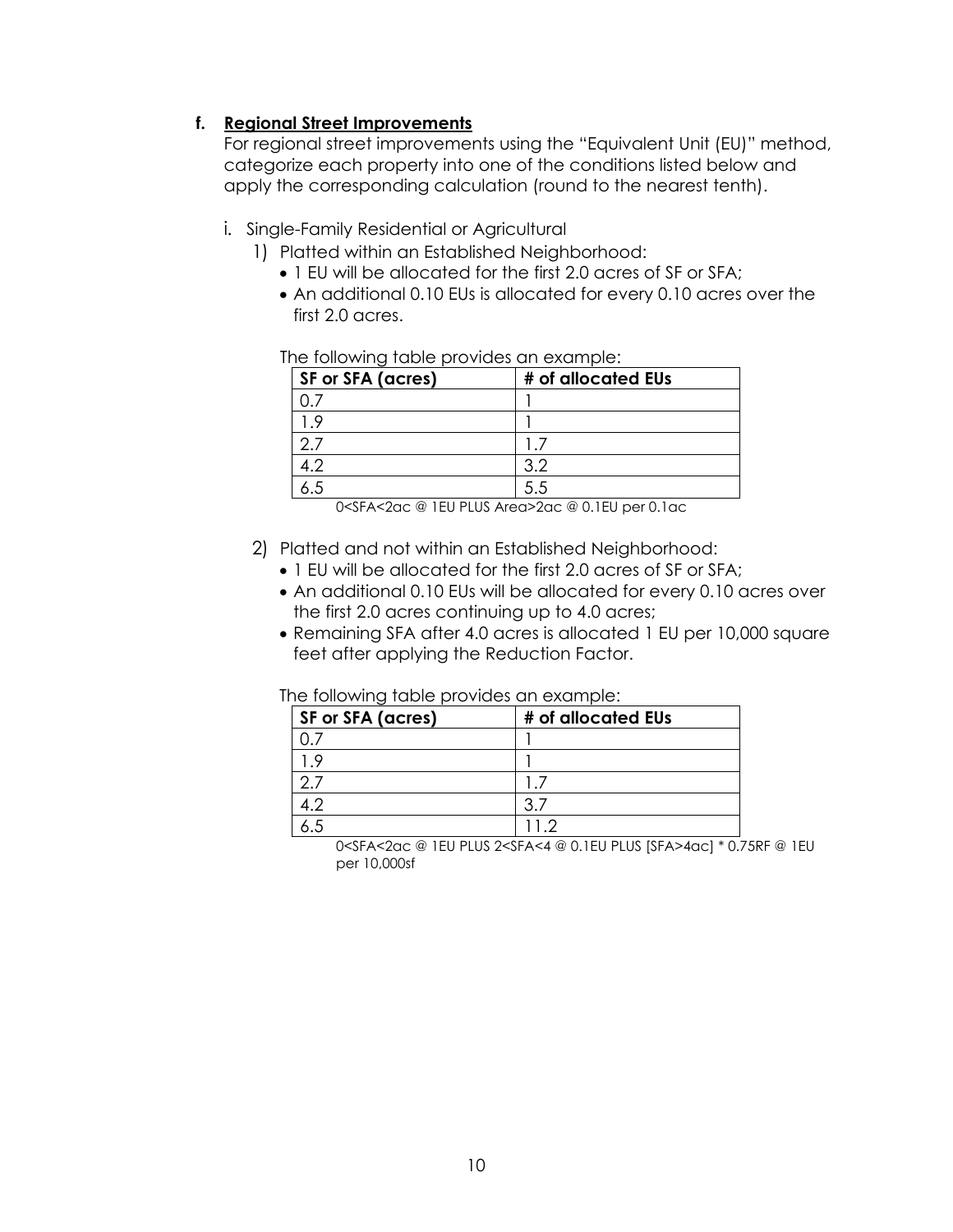- 3) Un-platted with a Single-Family Residence for which a Building Permit was Issued
	- 1 EU will be allocated for the first 2.0 acres of SF or SFA;
	- Remaining SFA is allocated 1 EU per 10,000 square feet after applying Reduction Factor.

| The following table provides an example: |  |  |
|------------------------------------------|--|--|

| <b>SF or SFA (acres)</b> | # of allocated EUs |
|--------------------------|--------------------|
|                          |                    |
| $\circ$                  |                    |
|                          | 3.3                |
| 19                       | 8.2                |
|                          |                    |

0<SFA<2ac @ 1EU PLUS [SFA>2ac] \* 0.75RF @ 1EU per 10,000sf

- 4) Un-platted without Residence
	- Allocate 1 EU per 10,000 square feet after applying Reduction Factor.

#### The following table provides an example:

| <b>SF or SFA (acres)</b> | # of allocated EUs |
|--------------------------|--------------------|
|                          | 2.3                |
| q                        |                    |
|                          | 8.8                |
|                          | 13.7               |
|                          | 212                |

SFA \* 0.75RF @ 1EU per 10,000sf

- ii. Multi-Family Residential:
	- Allocate 0.6 EUs to every housing unit.

The following table provides an example:

| <b>Total Housing Units</b> | # of allocated EUs |
|----------------------------|--------------------|
|                            |                    |
|                            |                    |
| 44                         |                    |

(Housing Units per Bldg \* # of Bldgs) \* 0.6 EUs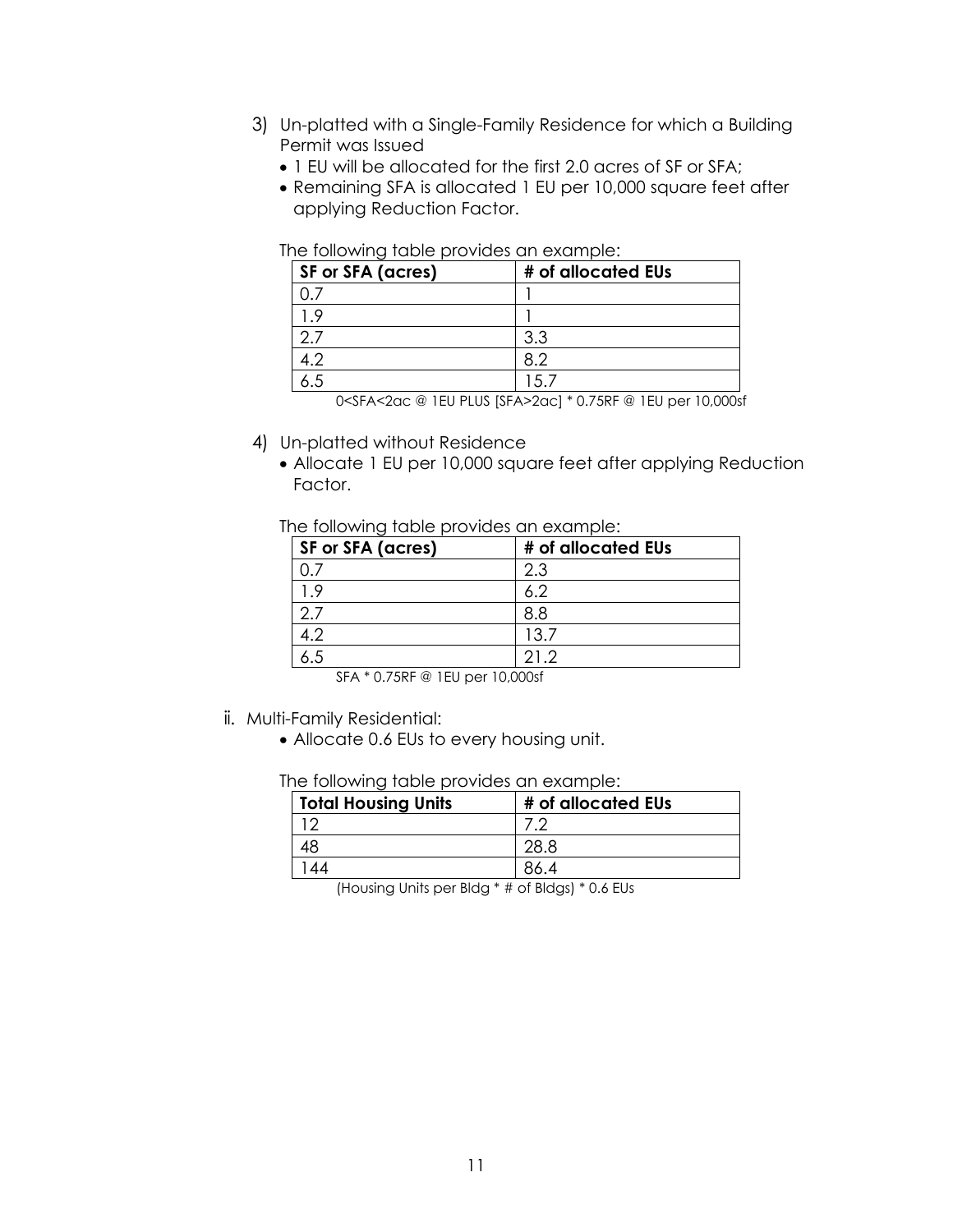- iii. Commercial/Industrial/Other:
	- Allocate 1 EU per 10,000 square feet of SF or SFA.

| The following table provides an example: |  |
|------------------------------------------|--|

SFA @ 1EU per 10,000sf

iv. Mixed-Use: Use combination of above methods and/or unique method as deemed appropriate.

## **V. ADJUSTMENTS**

- 1. Adjustments to footage are made by the Special Assessment Commission where warranted and may include the following:
	- a. Adjustments may be made to front footages where the footages are disproportionately larger or smaller than standard lots.
	- b. Adjustments may be made for larger or odd-shaped lots.
	- c. Adjustments to lot square footage may be warranted based on the characteristics of the lot in relation to the project.

## **VI. REGIONAL COMPONENT THAT INCLUDES ESTABLISHED AREAS**

- 1. At the beginning of the process, after the City Engineer's report is approved, letters are mailed to property owners. This letter is consistent with the timing for protesting the resolution declaring work necessary for street projects.
- 2. The letter notifies property owners that they are within an improvement district that has been created and provides an estimated project cost, anticipated project schedule, and preliminary estimate of assessment allocation.
- 3. City staff or the City Commission determines if new development with regional improvement, or one that causes a regional improvement, requires a public meeting to be organized by the developer (e.g., The Wilds 11th Addition).
- 4. A minimum notice of 10 days is provided to attendees:
	- a. Possible electronic notice in the future.
	- b. Intent of the meeting is to discuss improvements needed, and to estimate future regional improvements that will happen every time an addition is included in the overall development.

## **VII. DEVELOPER PETITIONED IMPROVEMENTS**

*Policy on Infrastructure Allowed within a Special Assessment District* 

- 1. The City has an official Special Assessment Policy (adopted September 19, 2016, and amended 1June 7, 2021) and follows state law as outlined in Chapter 40 of the North Dakota Century Code for funding improvements using special assessments.
- 2. N.D.C.C. § 40-22-01 identifies types of improvements which a municipality can construct and expense with special assessment funds. This policy is